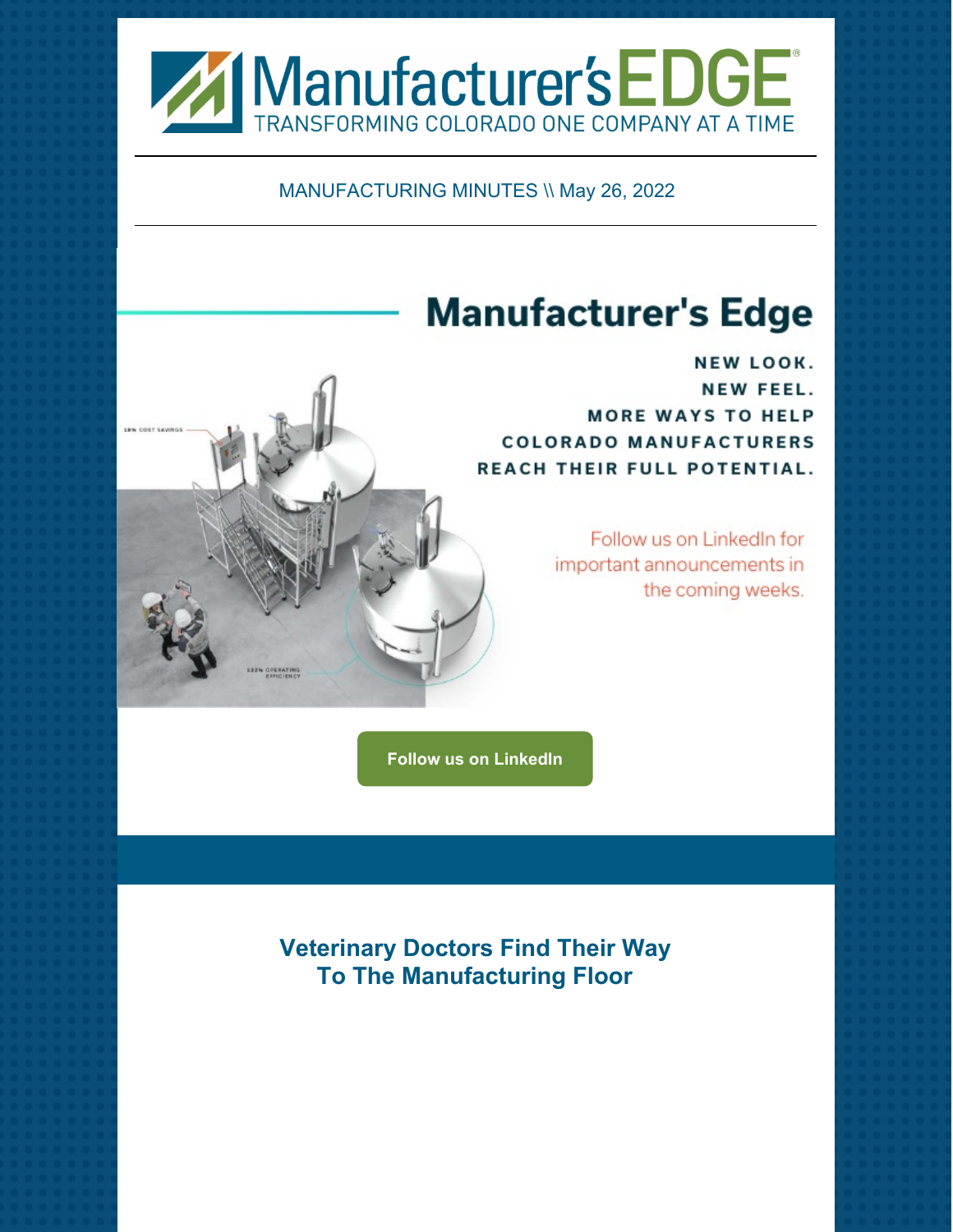

## **RESULTS**

| <b>Retained Sales</b> | \$125,000 |
|-----------------------|-----------|
| <b>Cost Savings</b>   | \$20,000  |
| <b>Jobs Saved</b>     |           |
| <b>Jobs Created</b>   |           |





SurgiReal has the beginnings of a true entrepreneurial effort. Dr. Dean Hendrickson and Dr. Fausto Bellezzo were instructors at the Veterinary Teaching Hospital at Colorado State University (CSU) when they discovered that they needed a better, easier way to teach their students to suture. Thanks to a generous donor, they were able to use grantfunding to develop a solution utilizing silicone pieces. As with any good invention, this process took many years, but after extensive testing and re-testing, the duo landed on the invention that became the first iteration of the RealLayer Technology Suture Pad.

The suture pad was extremely well received by the students and the news of this innovative product made its way to the Tech Transfer Office at CSU. Universally, the advice given to the pair of doctors was to find a way to commercialize their solution. That encouragement led to the beginnings of what eventually became SurgiReal.

As any new business owner can attest, the process of becoming a corporation is arduous. From outsourcing to the eventual purchase of the company from CSU to keep the manufacturing in-house, the learning curve was steep. By 2012, the company launched and SurgiReal became a reality for Dr. Hendrickson.

Over the course of the next 10 years, the company began expanding into the world of healthcare simulation. The overall goal was to source as much as they could domestically and to make everything in-house in Loveland, Colorado. Enter, Manufacturer's Edge.

Early in the life of the company, Dr. Hendrickson found that he needed assistance with the layout of the manufacturing site to ensure effective and efficient production processes. As a member of the Northern Colorado Manufacturing Partnership, Dr. Hendrickson became acquainted with Manufacturer's Edge and the support they were able to offer through the MEP. Thus began a long, fruitful relationship between SurgiReal and Manufacturer's Edge.

By 2020, the company was growing and identified an immediate need for the creation of efficiencies in their process flows. Manufacturer's Edge was again welcomed into the business to provide SurgiReal with guidance on how to map their current state as well as future-state operations. Through the value stream process mapping program, SurgiReal was able to see precisely where they could make changes to achieve their goals of greater productivity and revenues for the company.

The relationship between SurgiReal and Manufacturer's Edge continues today with the current President and CEO, Andrew Hendrickson. Andrew and his team at SurgiReal have since expanded and invited Manufacturer's Edge in to design the layout of larger manufacturing facilities. They knew from the very beginning that doing this early would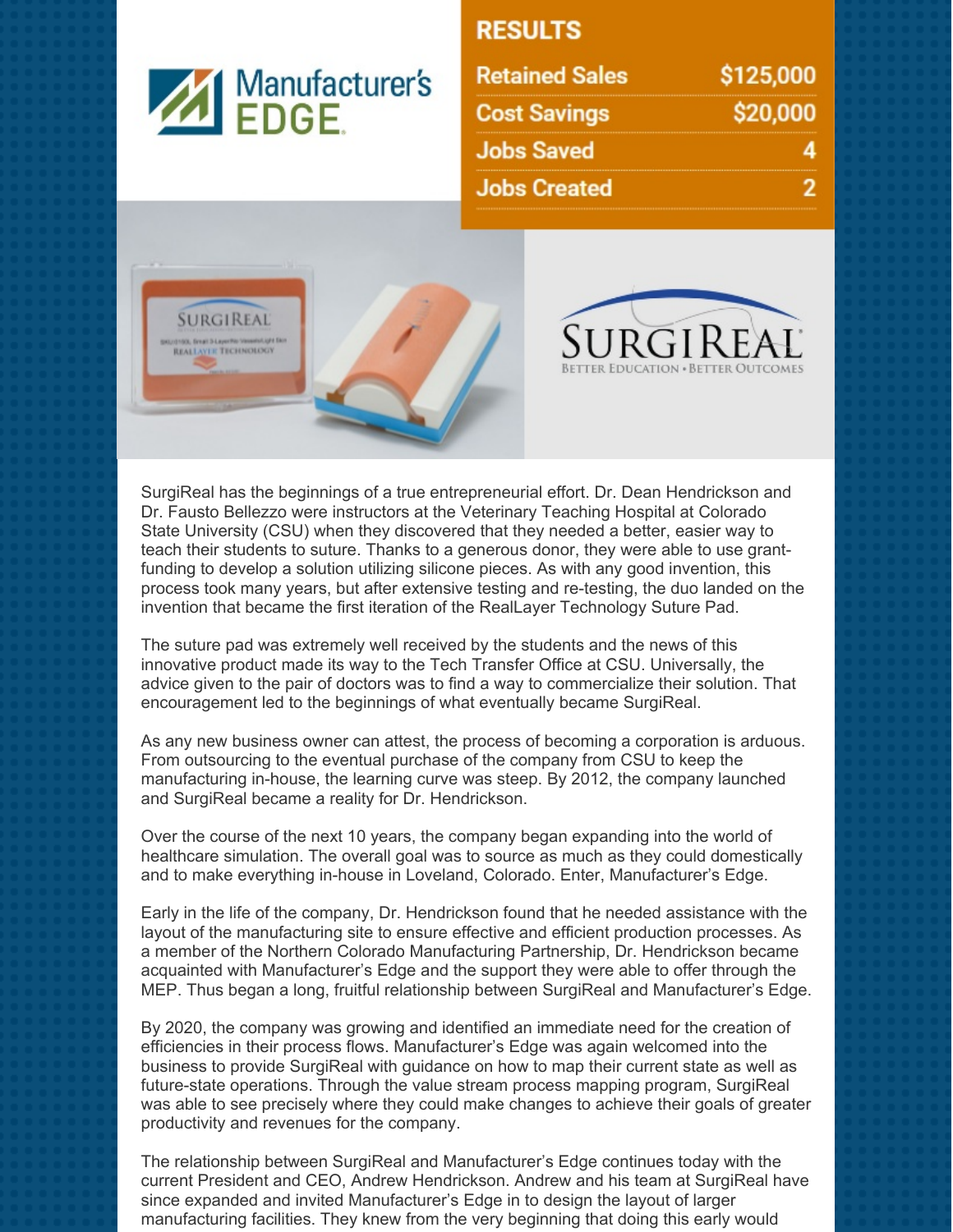ensure success while avoiding unnecessary bumps in the road.

 $66$ 

Our experience with Manufacturer's Edge has been great. They have served as a mentor that took us under their wing. It's been great to work with people who have been in manufacturing and want to pass that knowledge on.

-- Andrew Hendrickson, CEO, SurgiReal

**[Learn](https://manufacturersedge.com/success-story/veterinary-doctors-find-their-way-to-the-manufacturing-floor/) More**



## (vol 49) **Will the Circle (of Breach) Be Unbroken**

*Will the circle be unbroken By and by, Lord, by and by There's a better home a-waiting In the sky, Lord, in the sky*

*— A.P. Carter, Charles H. Gabriel, Ada Habershon (1940)*

Although data breach incidents continue trending upward, organizations and individuals can shelter their high-value information assets (e.g., intellectual property, client-proprietary information, access to financial resources) by implementing system security programs that leverage their people, processes, policies, and technology. The 2022 Data Breach Investigation Report (DBIR), published 24 May 2022, contains invaluable guidance about how to layer protection in a cost-effective way. (And no, unlike the above lyrical optimism, moving all your data to the sky—or cloud—will not guarantee a better home for it.)

**Read the [article](https://manufacturersedge.com/simply-cyber-vol-49-will-the-circle-of-breach-be-unbroken/)**